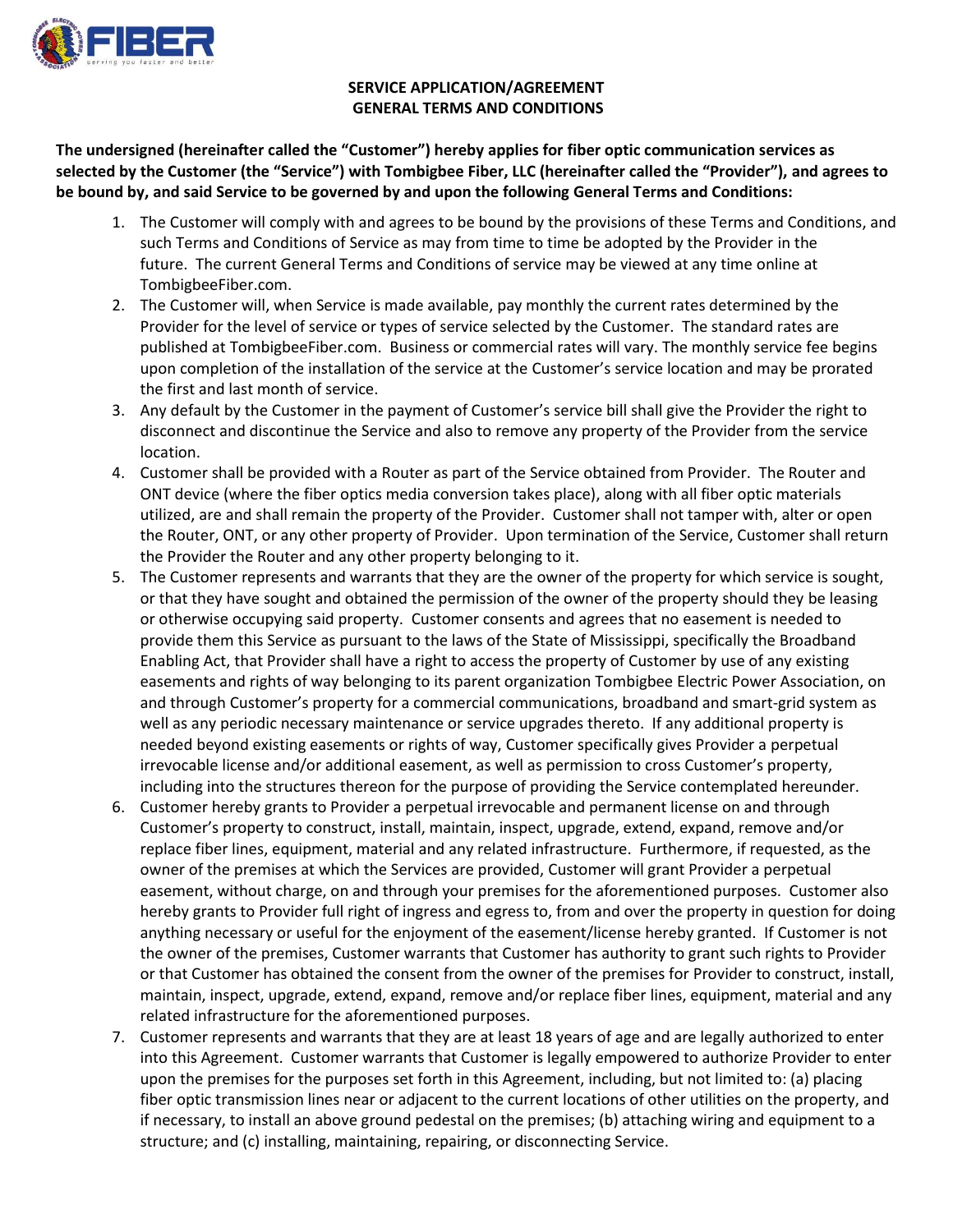

- 8. The Customer authorizes the Provider to make an investigation of their credit history if needed to establish or maintain the Service.
- 9. Customer agrees that Provider may from time to time make attempts to contact Customer via both automated and live calls to any phone number given to Provider.
- 10. The Customer understands that the Service requires electricity at the Customer's service location, and if an electrical outage occurs, the Service, which could include telephone, will not function during such electric outage. In the event of a power outage, Customer's VoIP phone service, if applicable, will not work and Customer should secure an alternate means of 911 and emergency services for those instances.
- 11. Provider's Service is provided on an "as is" and "as available" basis without warranties of any kind, either expressed or implied, or for any warranty for "fitness for any particular purpose." Provider does not warrant that the Service will be uninterrupted or error free. Provider assumes no liability for interruption of Service due to circumstances beyond its control, including without limitation, acts of God, natural disaster, fire, civil disturbance, strike or weather. Provider will strive to restore service as soon as practical and within seventytwo (72) hours after the report a service interruption or other problem if the cause was not beyond its control.
- 12. Customer agrees and understands Provider may utilize the wireless component of the Router or ONT device to extend coverage of the network for internal or external use on a separate network independent of the Customer's network or services which will not impede or restrict access to Customer's subscribed services.
- 13. The Customer agrees to not use the Service or fiber optic network in any illegal manner as defined by local, state, and federal laws and regulations. Examples of illegal or inappropriate use shall include without limitation:
	- Forging email headers or using another computer, without authorization, to send email messages or to retransmit email messages for the purpose of misleading recipients as to the origin thereof;
	- Using the Service or email to harass or intimidate others;
	- Advertising, transmitting, or otherwise making available any software, program, product, or service that is designed to violate or facilitate a violation of any law, including but not limited to the facilitation of the means to spam, infringe on copyrights, and pirate software;
	- Transmitting any defamatory, libelous, fraudulent, deceptive, indecent, offensive or obscene materials;
	- Using the Service to deliver spyware, or secretly or deceptively obtain the personal information of third parties (e.g., phishing);
	- Intentionally spreading computer viruses or malware;
	- Exporting software or technical information in violation of U.S. export control laws;
	- Gaining unauthorized access to private networks;
	- Engaging in the transmission of pirated software;
	- Unauthorized copying, distribution or display of copyrighted material;
	- Conducting or participating in illegal gambling;
	- Soliciting for illegal pyramid schemes through email or USENET posting;
	- Violating rules, regulation, and policies applicable to any network, server, computer database, website, or ISP that Customer accesses through the Service;
	- Threatening, harassing, abusing or intimidating others;
	- Engaging in activity, illegal or not, that Provider determines in its sole discretion to be harmful to its subscribers, operations, or networks;
	- Making fraudulent offers of products, items or services; or
	- Creating or attempting to utilize a domain name that is defamatory, fraudulent, indecent, offensive, deceptive, threatening, abusive, harassing, or which damages the name or reputation of Provider.
	- Violating the CAN-SPAM Act of 2003, or of any state or federal law regulating email, is a violation hereof and Provider reserves the right to seek damages and other available relief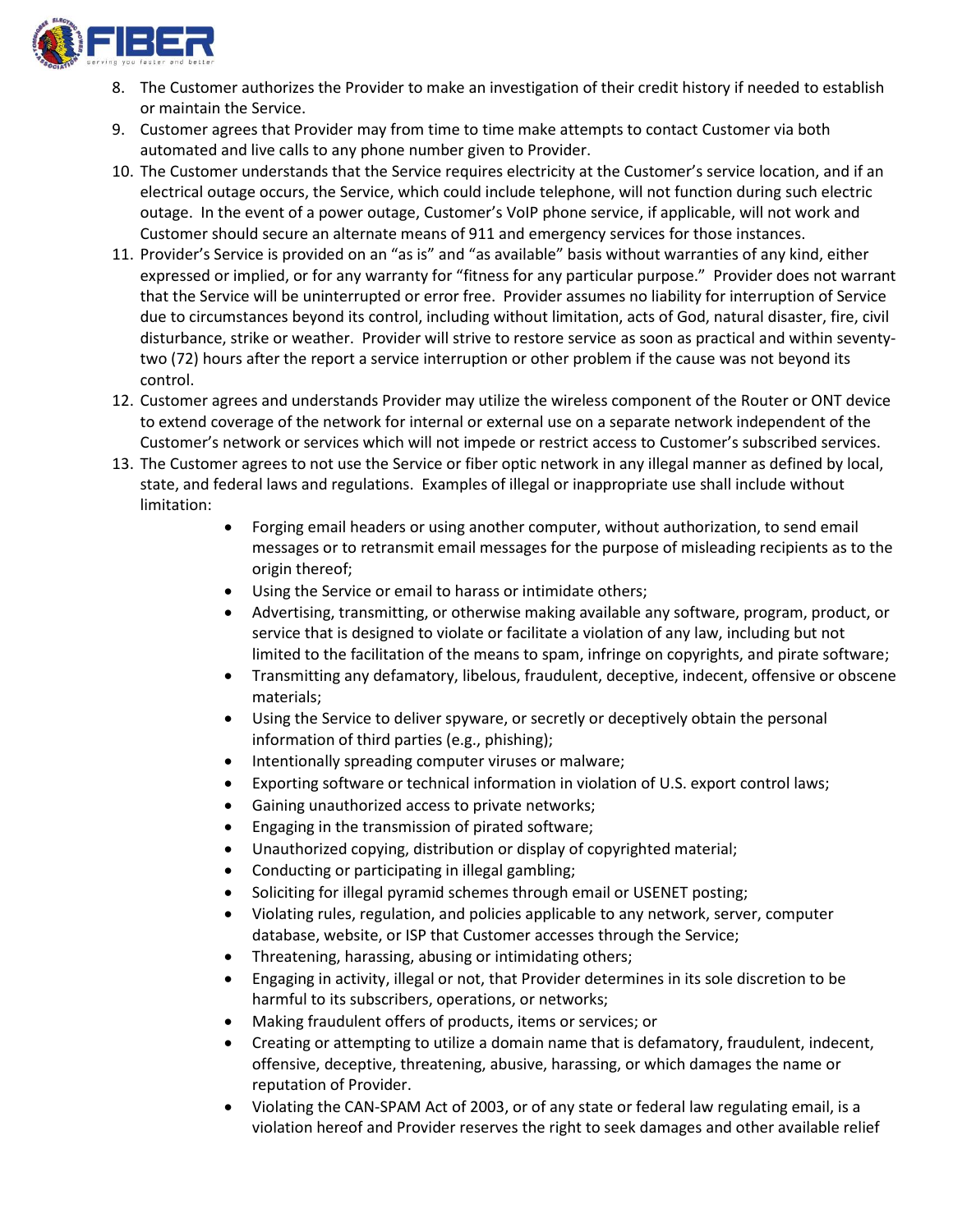

against Customer or any third parties as applicable. Violations are determined by Provider in its sole discretion.

- Customer may have access through the Service to search engines, subscription Web services, chat areas, bulletin boards, Web pages, USENET, social networking sites or other services that promulgate rules, guidelines or agreements to govern their use. Failure to adhere to any such rules, guidelines, or agreements may be a violation hereof.
- Any party seeking to report a violation of these provisions may contact Tombigbee Fiber, LLC via phone at 1-877-342-3728 or email at support@tombigbeefiber.com.
- 14. Customer agrees, acknowledges and understands that Provider does not and is not responsible for the monitoring or protections or firewalls for the actions of Customer or some third-party as referenced above. Provider cannot be responsible for the actions of Customer or third-parties undertaking such illegal or inappropriate actions.
- 15. Customer is responsible for any content Customer offers or receives through the Service.
- 16. It is Customer's responsibility to ensure the security of Customer's network and the equipment that connects to the Service. Customer is required to take all necessary steps to secure and manage the use of the Service in such a way to assure that network abuse and/or fraudulent activity is prevented. Failing to secure Customer's system against abuse or fraudulent activity is a violation of these Terms and Conditions. Customer is responsible for configuring and securing Customer's network and the Service to prevent unauthorized access to Customer systems and Provider's fiber network. Customer is also responsible for any fraudulent activity that may occur due to Customer's failure to secure Customer's network and the Service. Customer will be responsible if unknown third-parties due to actions or inactions of Customer utilize the Service at any time for the purpose of illegally distributing licensed software, engaging in abusive behavior or engaging in any type of fraudulent conduct. Customer may not, through action or inaction (e.g. failure to secure Customer network), allow others to use Customer's network for illegal, fraudulent or inappropriate uses, or any other disruptive provoking, or abusive behavior that is prohibited hereby.
- 17. Customer agrees that the Service is location or property specific and that it shall not be shared with others not residing at or occupying said location/property. The Service shall only be provided to Customer at the address where the installation is performed. Customer may not transfer Customer's rights or obligation to the Service to any successor tenant or occupant or to any other address without Provider's prior written approval. Customer may not "share" the Service with other locations or properties.
- 18. Provider complies with the Online Copyright Infringement Liability Limitation Act of 1998, 17 USC 512 ("Act"). As required by the Act, Provider has a policy that reserves the right to terminate Service to Customers who repeatedly infringe copyrights. If Provider receives a determination that any Customer has infringed another's copyright through the use of Provider's Service, system or network, Provider reserves the right to terminate Service to that Customer after receiving notice of any further copyright infringement by that Customer. Provider accommodates and does not interfere with standard technical measures to identify and protect copyrighted works, subject to the limitations of the Act: Notices and counter-notices related to claimed copyright infringement should be directed to the following designated agent:

Mail: Tombigbee Fiber, LLC Net Abuse P.O. Box 89 Tupelo, MS 38802

Email: support@tombigbeefiber.com

19. If Customer does not agree to all these Terms and Conditions or the limitations of use provisions herein, including any future revisions, Customer shall not use the Service and must cancel Service immediately. Application, use or continued use shall constitute agreement with the then published Terms and Conditions.